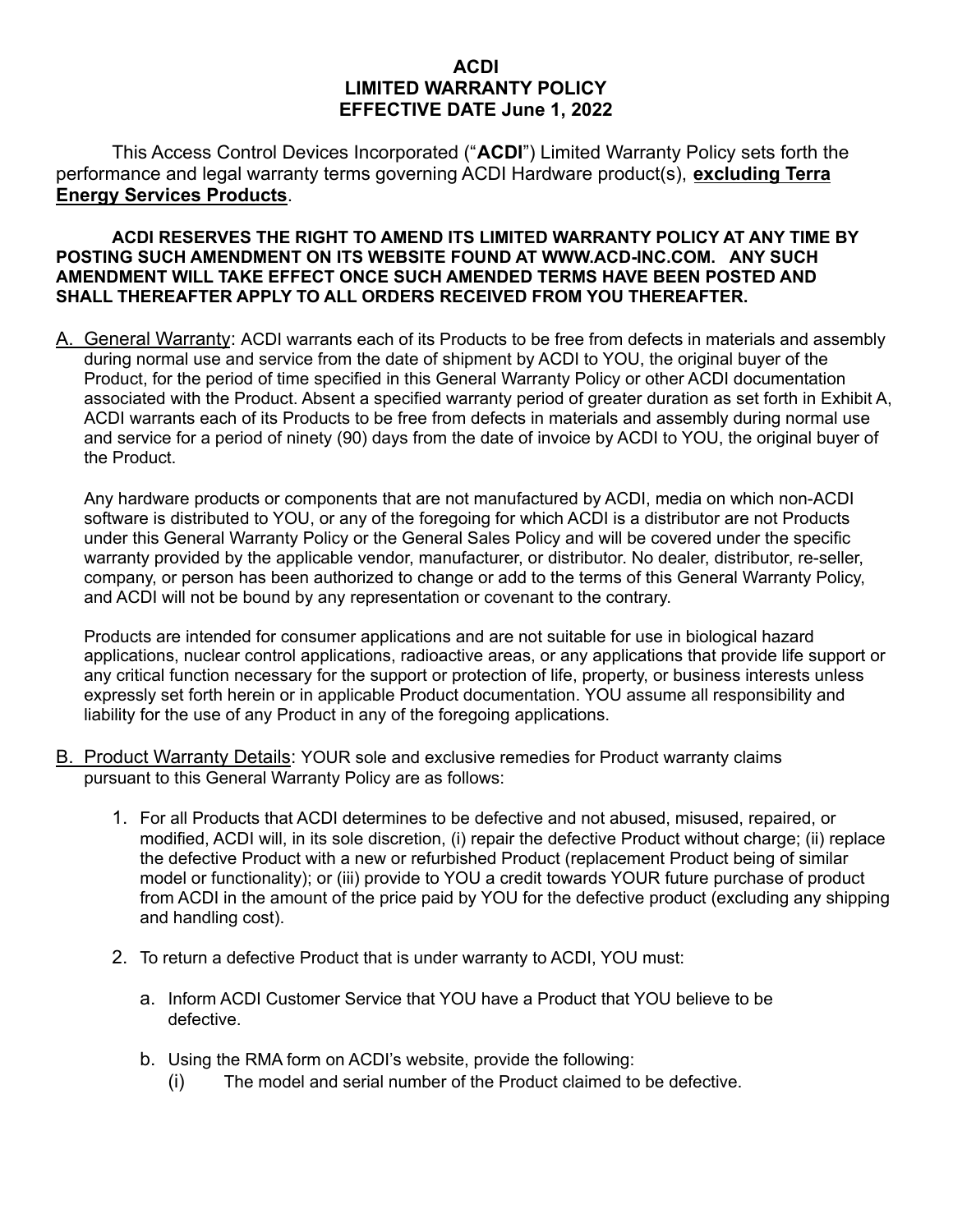- (ii) A description of the Product defect.
- (iii) Other Mandatory fields as outlined on the form.
- c. ACDI will issue an RMA number to YOU. NO product will be accepted or credit given to YOU if the applicable warranty period for the defective Product has expired or the product failure is not due to defects in materials and assembly during normal use determined by ACDI.
- d. YOU must return the defective Product to ACDI with the RMA number clearly marked on the package. Shipment of the defective Product must be made within the timeframe specified on ACDI's RMA notice or within (15) calendar days from ACDI's issuance of the applicable RMA number, whichever period is longer. Any package returned to ACDI without an RMA number or shipped outside of the applicable RMA timeframe will be refused and shipped back to YOU at YOUR expense. A new RMA number must be obtained for any defective Product returned to YOU due to failure to adhere to this process. The defective Product must be returned to ACDI in a testable condition (e.g., wiring cable must be left attached, credentials cannot be cut in half, etc.) otherwise, the warranty is invalid.
- e. ACDI will agree to Advance Replacement for a Warranty Product pursuant to the following conditions:
	- (i) A new Purchase Order is submitted for the full value of the product to be replaced. Shipping charges will be added to the Sales Invoice by ACDI. Upon receipt by ACDI of defective product from YOU, ACDI will evaluate the defective product pursuant to the terms listed in this document. If the product is received within the 15-day allowance and determined by ACDI to be defective and under warranty, ACDI will credit the Advanced Replacement Sales Invoice.
- f. Upon ACDI's receipt of the defective Product from YOU, ACDI will evaluate it to determine whether it is covered under ACDI's warranty. If ACDI determines the Product is covered under its warranty, ACDI will take the correct warranty action described in Section B, depending on the type of Product. If it is deemed not defective under said warranty, YOU agree to pay ACDI a minimum per unit charge of U.S \$75.00 for each Product evaluated by ACDI. All defective Products that are returned to ACDI and not returned to YOU will become the property and possession of ACDI.
	- (i) Within the period of 0-30 days from date of invoice: ACDI will assume responsibility for all shipping charges related to the warranty replacement process. All products will be shipped standard ground. Customers may supply ACDI with payment or shipping account information for express shipment.
	- (ii) Within the period of 30+ days from date of invoice: Customer will be responsible for all shipping and handling charges related to the warranty replacement process. Customers may supply ACDI with shipping account information. Products will be shipped ground unless otherwise requested by customer.
- g. Evaluation of Out of Warranty Products: Upon YOUR request, ACDI may evaluate Product(s) that are not under warranty. If ACDI agrees to perform an evaluation, a minimum per unit charge of U.S. \$75.00 will be applied to each Product evaluated for the labor required in the evaluation. Any labor and parts will be quoted at ACDI's current pricing rates.
- h. Non-Warranty Repair Charges: ACDI may agree to repair certain Products that are out of warranty. Please contact your local ACDI representative or Customer Service for applicable rates and charges.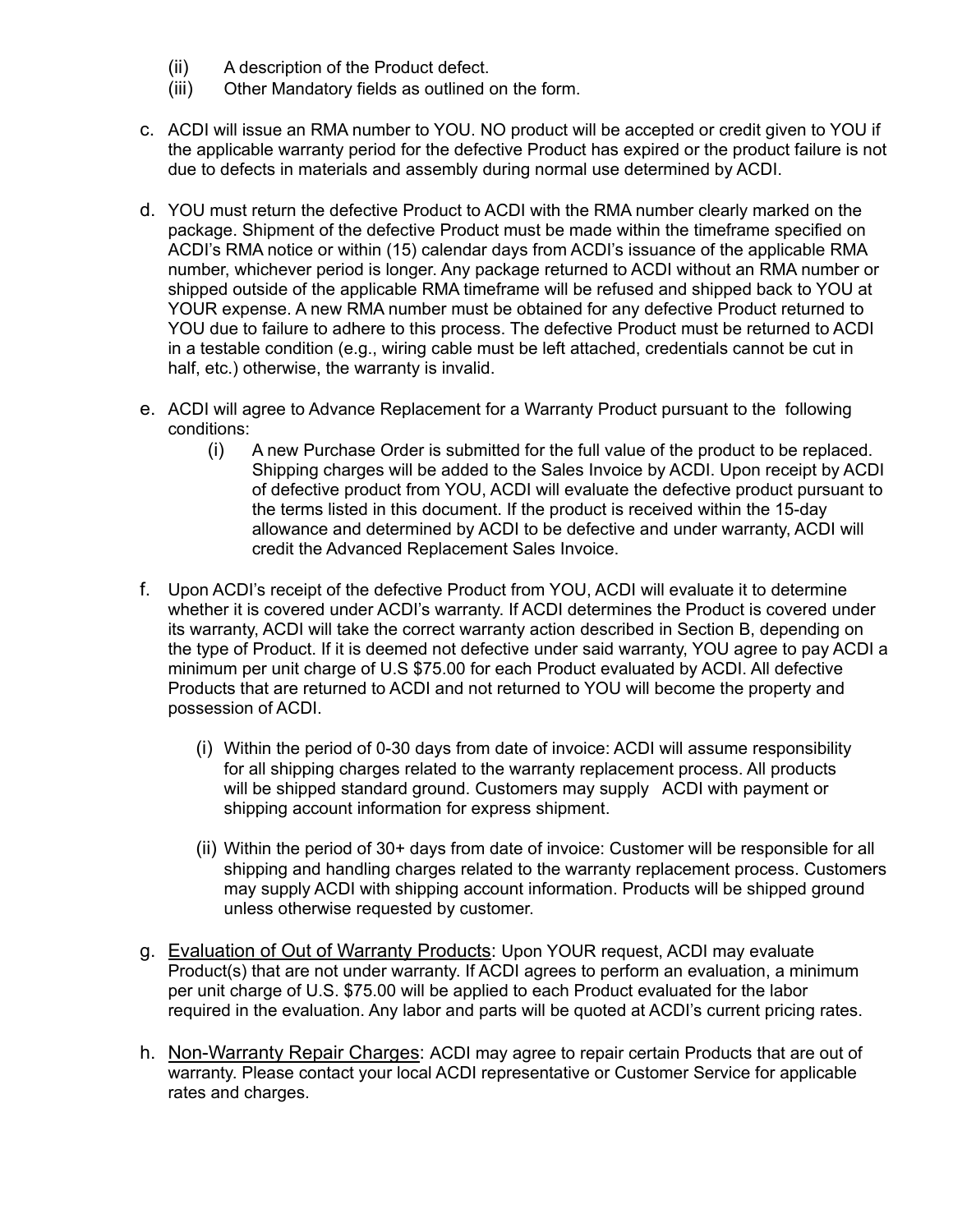- C. Extended Warranty: The Extended Warranty offered by ACDI must be obtained at the time of the original purchase. If the purchased product qualifies, YOU may choose to purchase up to 4 additional years of warranty services. This Extended Warranty policy provides the same level of coverage as our General Warranty.
- D. Warranty Exclusions: Any implied warranty, including any implied warranty of merchantability, or warranty of fitness for a particular purpose, is limited in duration to the applicable warranty period as provided herein. Some states do not allow limitations on how long an implied warranty lasts, so this limitation may not apply to you.

Solely for purposes of clarity, ACDI provides the below non-exhaustive listing of items excluded from warranty coverage under this agreement:

- **Terra Energy Services Products**
- Ancillary equipment not furnished by ACDI that is attached to or used in conjunction with an ACDI Product.
- Product that is used with any ancillary equipment that is not furnished by ACDI.
- Reader Modules embedded into other products.
- Tags/Inserts embedded into other products.
- Damage to the Product caused by neglect, improper handling, preparation, or installation of the Product.
- Misused Product.
- Product that is used for non-consumer applications.
- Product that is used in biological hazard applications, nuclear control applications, radioactive areas or any applications that provide life-support or any critical function necessary for the support or protection of life, property, or business interests.

THIS WARRANTY DOES NOT COVER ANY INCIDENTAL, SPECIAL, OR CONSEQUENTIAL DAMAGE, INCLUDING BUT NOT LIMITED TO ECONOMIC LOSS, LOST PROFITS, OR LOST EARNINGS. SOME STATES DO NOT ALLOW THE EXCLUSION OR LIMITATION OF INCIDENTAL OR CONSEQUENTIAL DAMAGE, SO THIS LIMITATION OR EXCLUSION MAY NOT APPLY TO YOU. THIS WARRANTY GIVES YOU SPECIFIC LEGAL RIGHTS, AND YOU MAY ALSO HAVE OTHER RIGHTS, WHICH VARY FROM STATE TO STATE.

E. Warranty Disclaimer: THIS GENERAL WARRANTY POLICY SETS FORTH THE FULL EXTENT OF ACDI'S WARRANTY RESPONSIBILITY. REPAIR, REPLACEMENT, OR CREDIT IN THE AMOUNT OF THE PURCHASE PRICE PAID FOR THE APPLICABLE DEFECTIVE PRODUCT, ACDI'S SOLE DISCRETION AS INDICATED ABOVE, IS THE EXCLUSIVE REMEDY. THIS WARRANTY IS PROVIDED IN LIEU OF ALL OTHER EXPRESS, IMPLIED AND STATUTORY WARRANTIES. ALL OTHER WARRANTIES, EXPRESS, IMPLIED, OR STATUTORY, INCLUDING WITHOUT LIMITATION IMPLIED WARRANTIES OF MERCHANTABILITY, FITNESS FOR A PARTICULAR PURPOSE AND NON-INFRINGEMENT OF THIRD-PARTY RIGHTS, ARE SPECIFICALLY EXCLUDED.